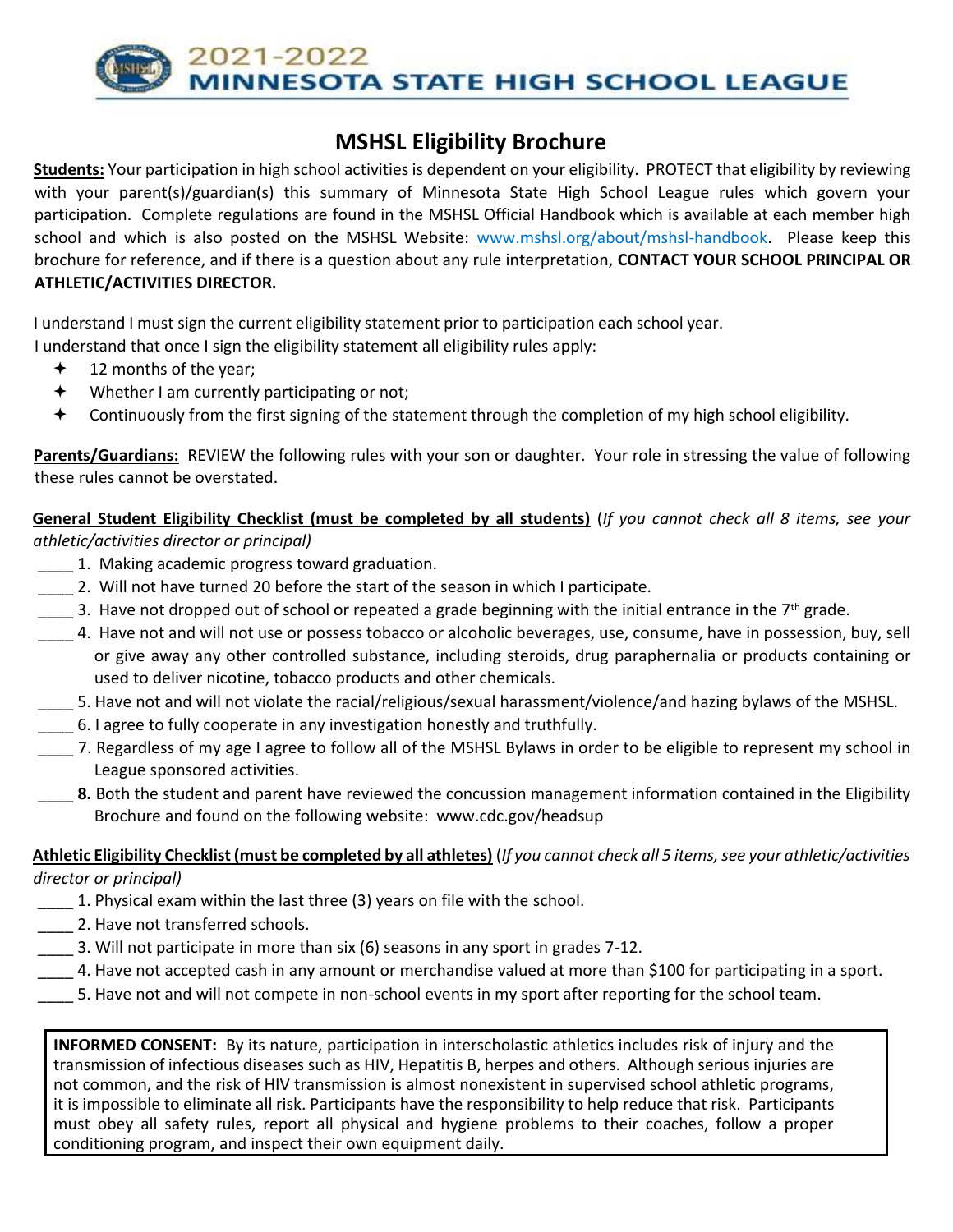# **GENERAL BYLAW REVIEW**

**All MSHSL eligibility determinations are based on bylaws found in the most current official handbook or on the MSHSL website at: [www.mshsl.org/about/mshsl-handbook](http://www.mshsl.org/about/mshsl-handbook)**

*\** Denotes rules applicable to cheerleaders

- **1. \*ACADEMIC** (Credit Requirement) To be eligible, a student must be making satisfactory progress toward the school's requirement for graduation.
- **2. \*AGE** A student who turns 20 during the 11<sup>th</sup> or 12<sup>th</sup> semester since first entering the 7<sup>th</sup> grade shall be allowed to participate through the completion of the 12<sup>th</sup> semester. Adapted athletes are eligible to participate until their 22<sup>nd</sup> birthday, provided they meet all other eligibility requirements.
- **3. AMATEUR STATUS** A student must be an amateur in that sport. A student may not receive cash or merchandise for athletic participation. A student does not lose her/his amateur status because of reimbursement for officiating, instructing, teaching or coaching a sport. *(Reference Bylaw 201 for further amateur provisions)*
- **4. AWARDS** Acceptable awards to students in recognition of participation in high school activities include medals, ribbons, letters, trophies, plaques and other items of little or no intrinsic value (\$100.00 or less). Violation will render a student ineligible for participation in that activity.
- **5. \*ENROLLMENT, ATTENDANCE, AND REQUIRED SUBJECT LOAD** Students must be fully enrolled in (as defined by the Minnesota Department of Education) and attending the school before they are eligible to represent that school in MSHSL sponsored activities. Students must be properly registered, attending school and classes regularly. Students must be on track to meet the school's graduation requirements in six years (12 consecutive semesters) beginning with the first day of attendance in the  $7<sup>th</sup>$  grade.

For transfer eligibility purposes participation in a school program is considered full enrollment at that school.

**6. FOREIGN EXCHANGE STUDENTS** — Approved Foreign Exchange Students are limited to 1 calendar year of high school eligibility beginning with their 1st date of enrollment and attendance.

**INTERNATIONAL STUDENTS** – Students not participating in a CSIET approved foreign exchange program are eligible only at the B-squad or JV level for one calendar year.

**7. \*GENERAL ELIGIBILITY** — In order to be eligible for regular season and MSHSL tournament competition, a student must be fully enrolled as defined by the Minnesota Department of Education and a bona fide member of his or her high school in good standing. A student who is under penalty of exclusion, expulsion or suspension, whose character or conduct violates the Student Code of Responsibilities and is not in good standing, shall be ineligible for a period of time as determined by the principal.

### **Student Code of Responsibilities**

*As a student participating in my school's interscholastic activities, I understand and accept the following responsibilities:*

- *A. I will respect the rights and beliefs of others and will treat others with courtesy and consideration.*
- *B. I will be fully responsible for my own actions and the consequences of my actions*
- *C. I will respect the property of others.*
- *D. I will respect and obey the rules of my school and the laws of my community, state and country.*
- *E. I will show respect to those who are responsible for enforcing the rules of my school and the laws of my community, state and country.*

A student ejected from a contest shall be ineligible for the next regularly scheduled game or meet at that level of competition and all other games or meets in the interim at any level of competition, for the first ejection. All subsequent ejections shall result in ineligibility for four (4) regularly scheduled games or meets.

- **8. \*SEASONS OF PARTICIPATION** No student may participate in more than six (6) seasons in any sport while enrolled in grades 7-12, semesters 1-12 inclusive.
- **9.** \***SEMESTERS IN HIGH SCHOOL** A student shall not participate in an interscholastic contest after the student's twelfth semester in grades 7-12 inclusive. All twelve semesters shall be consecutive, beginning in the 7th grade.
- **10. JUNIOR HIGH/MIDDLE SCHOOL PARTICIPATION** Participation in high school interscholastic programs is limited to students in grades 7-12 inclusive. Students in grade 7, 8 and 9 may participate if enrolled in the regular continuation school for the educational unit and if all other eligibility requirements of the League have been met. Elementary students in grades 1-6 are not eligible for participation in any MSHSL-sponsored activity; B-squad, junior varsity or varsity level.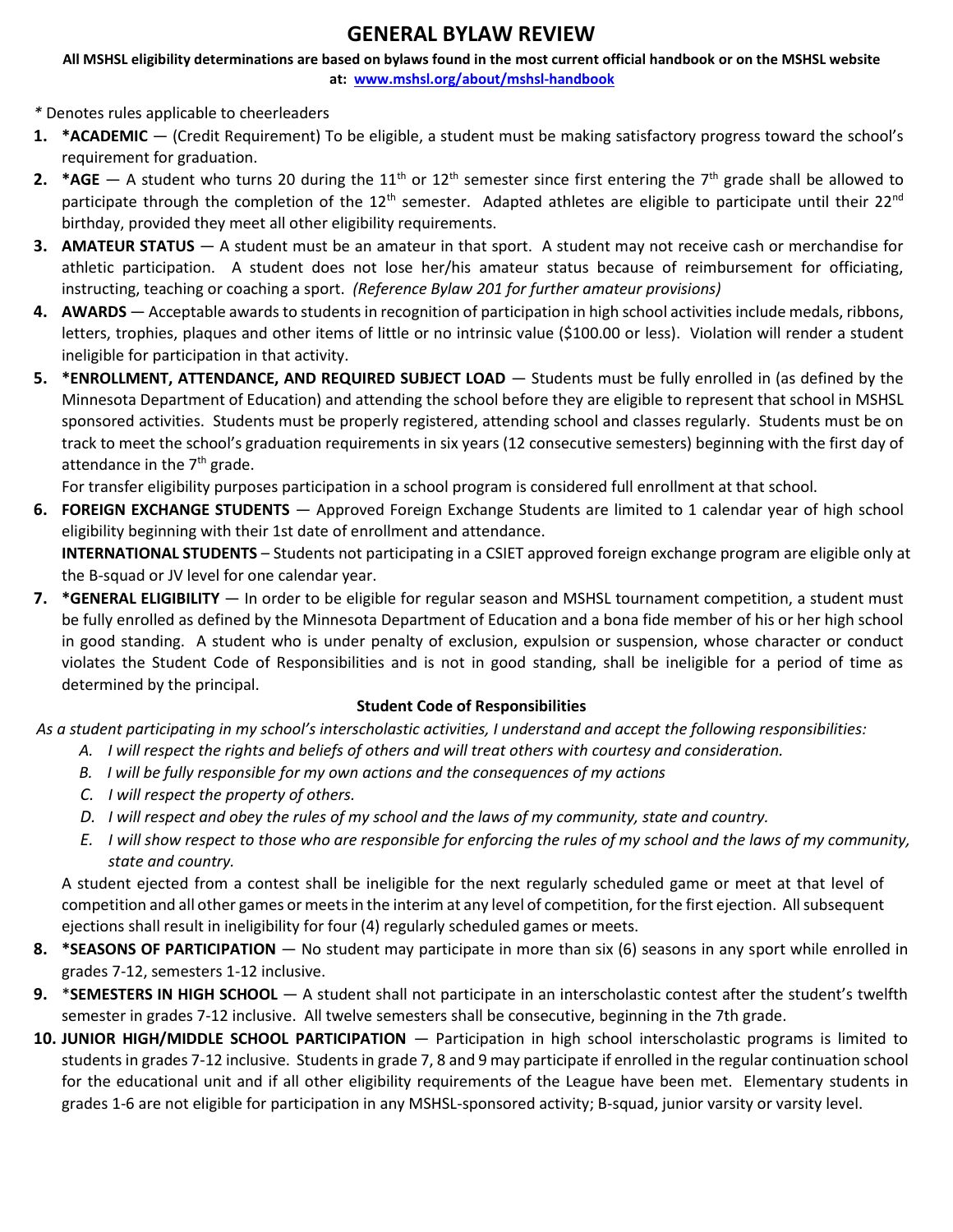**11. \*GRADUATE** — Students who have graduated from a secondary school, or who have completed the terminal or final grade of a secondary school, or who have earned a GED or diploma are not eligible for participation in any League activity A student who graduates while a member of a team with a season in progress may complete the season if three or fewer weeks of the regular season, exclusive of League tournament play, remain.

# **12. \*MOOD-ALTERING CHEMICALS A.**

# **Reference Bylaw 205**

Twelve months of the year, a student shall not at any time, regardless of the quantity:

- use or consume, have in possession a beverage containing alcohol;
- use or consume, have in possession tobacco;
- use or consume, have in possession, buy, sell, or give away any other controlled substance or drug paraphernalia,
- use or consume, have in possession, buy, sell or give away products containing, or products used to deliver nicotine tobacco products and other chemicals.

"Tobacco products" means: any product containing, made, or derived from tobacco that is intended for human consumption, whether chewed, smoked, absorbed, dissolved, inhaled, snorted, sniffed, or ingested by any other means, or any component, part or accessory of a tobacco product, (5) use or consume, have in possession, buy, sell or give away any substance or product where the intent of such use of the substance or product is to induce intoxication, excitement, or stupefaction of the central nervous system, except under the direction and supervision of a medical doctor. Such substance or products shall include, but are not limited to, synthetic drugs, gasoline, glue, aerosol devices, bath salts, and any substances addressed by Minnesota or Federal law.

- 1. The bylaw applies continuously from the first signing of the student Eligibility Brochure.
- 2. It is not a violation for a student to be in possession of a controlled substance specifically prescribed for the student's own use by her/his doctor.

# **B. Penalty**

- 1. **First Violation**: After confirmation of the first violation, the student shall lose eligibility for the next two (2) consecutive interscholastic contests or two (2) weeks of a season in which the student is a participant, whichever is greater. No exception is permitted for a student who becomes a participant in a treatment program.
- 2. **Second Violation**: After confirmation of the second violation, the student shall lose eligibility for the next six (6) consecutive interscholastic contests in which the student is a participant or three (3) weeks, whichever is greater. No exception is permitted for a student who becomes a participant in a treatment program.
- 3. **Third and Subsequent Violations**: After confirmation of the third or subsequent violations, the student shall lose eligibility for the next twelve (12) consecutive interscholastic contests in which the student is a participant or four (4) weeks, whichever is greater. If after the third or subsequent violations, the student has been assessed to be chemically dependent and the student on her/his own volition becomes a participant in a chemical dependency program or treatment program, then the student may be certified for reinstatement in MSHSL activities after a minimum period of six (6) weeks. Such certification must be issued by the director or a counselor of a chemical dependency treatment center.
- 4. **Penalties** are progressive and consecutive.
- 5. **Denial Disqualification:** A student shall be disqualified from all inter-scholastic athletics for nine (9) additional weeks beyond the student's original period of ineligibility when the student denies violation of the rule, is allowed to participate and then is subsequently found guilty of the violation.

# **C. Penalties for Category II Activities**

**Definition - Category II Activities**: Those League-sponsored activities in which a member school does not have a schedule of interscholastic contests, exclusive of League-sponsored tournaments. Fine Arts Activities

- 1. Speech activities including One Act Play when a school schedules no interscholastic contests and participates only in the League-sponsored tournament series.
- 2. Music Activities.
- 3. Visual Arts Activities.

Each member school shall develop penalties which will apply to the participants in these activities. A copy of the member school's policy shall be filed in the principal's office.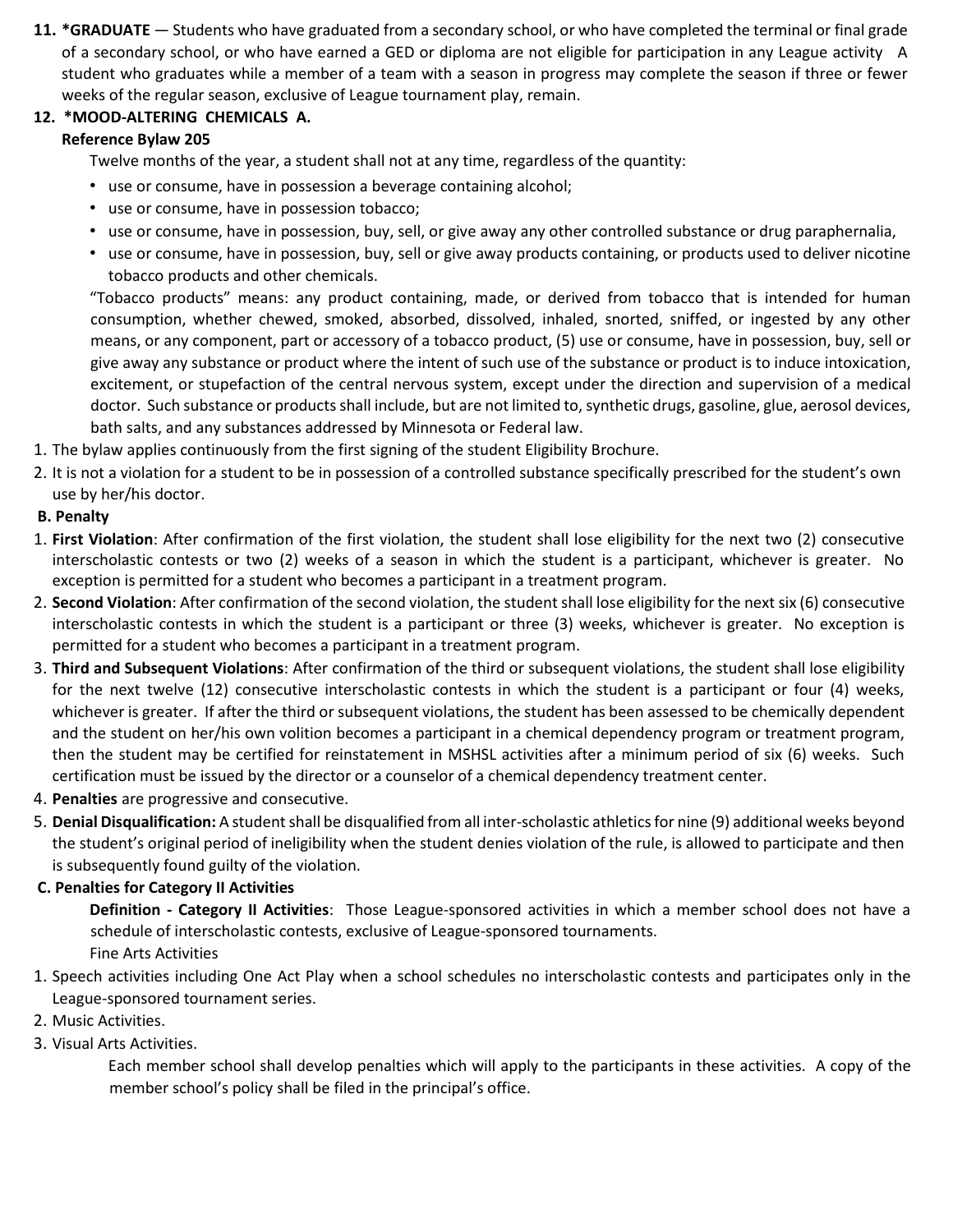### **13. \*SEXUAL/RACIAL/RELIGIOUS HARASSMENT / VIOLENCE AND HAZING**

# **A. Reference Bylaw 209.00**

 A student shall not engage in the sexual, racial, religious harassment, violence or hazing during the school year or any portion of an activity season that occurs prior to the start of the school year or after the close of the school year.

### **B. Reporting Procedures**

- 1. Any person who believes he or she has been the victim of sexual, racial, religious harassment, violence or hazing or any person with knowledge or belief of conduct, which may constitute hazing, shall report the alleged acts immediately to an appropriate school district official designated by this policy.
- 2. The building principal is the person responsible for receiving reports of sexual, racial, religious harassment, violence or hazing at the building level. Any person may report hazing directly to a school district human rights officer or to the superintendent.
- 3. Teachers, administrators, officials, volunteers, and employees of the school district shall be particularly alert to possible situations, circumstances or events which might include sexual, racial, religious harassment, violence or hazing. Any such person who receives a report of, observes, or had other knowledge or belief of conduct, which may constitute sexual, racial, religious harassment, violence or hazing, shall inform the building principal immediately.
- 4. Submission of a good faith complaint or report of sexual, racial, religious harassment, violence or hazing will not affect the complainant or reporter's future employment, grades or work assignments.

#### **C. Reprisal**

 The school district will discipline or take appropriate action against any student, teacher, administrator, volunteer, coach, official contractor or employee of the school district who retaliates against any person who makes a good faith report of alleged sexual, racial, religious harassment, violence or hazing or against any person who testifies, assists, or participates in an investigation, or against any person who testifies, assists or participates in a proceeding or hearing relating to such sexual, racial, religious harassment, violence or hazing. Retaliation includes, but is not limited to, any form of intimidation, reprisal or harassment.

#### **D. Penalties for Category I Activities**

- 1. First Violation: the student shall lose eligibility for the next two (2) consecutive interscholastic contests or two (2) weeks, 14 calendar days, of a season in which the student is a participant, whichever is greater. *Recommendations:* 
	- *a) It is recommended that the school develop a local education program through which the student would receive information about* sexual, racial, religious harassment, violence or hazing*.*
	- *b) 2) It is recommended that, when appropriate, the school refer a student to a community agency or a professional individual outside the school for counseling.*
- 2. Second Violation: the student shall lose eligibility for the next six (6) consecutive interscholastic contests or three (3) weeks, 21 calendar days, whichever is greater, in which the student is a participant. *Recommendation: It is recommended that before being re-admitted to activities following suspension for the second violation, the student shall show evidence in writing that the student has received counseling from a community agency or professional individual such as a school counselor, medical doctor, psychiatrist, or psychologist.*
- 3. Third or Subsequent Violations: the student shall lose eligibility for the next twelve (12) consecutive interscholastic contests or four (4) weeks, 28 calendar days, whichever is greater, in which the student is a participant.
- 4. Penalties are progressive and consecutive.

### **E. Penalties for Category II Activities**

Each member school shall develop penalties that it will apply to the participants in these activities. A current copy of the member school's policy shall be kept on file in the member school.

- **14. SERVING A MSHSL PENALTY**  A student must be a student in good standing, and able to be placed in the game, meet or contest except for the penalty being served. (Students who are not in good standing due to suspension, expulsion, injury, illness, family vacations, etc. are not able to be placed in a game, meet or contest and are therefore not able to count those contests toward the penalty).
- **15. PROGRESSIVE AND CONSECUTIVE PENALTIES**  Penalties shall be progressive and consecutive beginning with the student's first participation in a League activity and continuing through the student's high school career.
- **16. COLLEGE/UNIVERSITY TEAMS** Individuals who have participated with a college or university team are ineligible for participation in any activity of the League.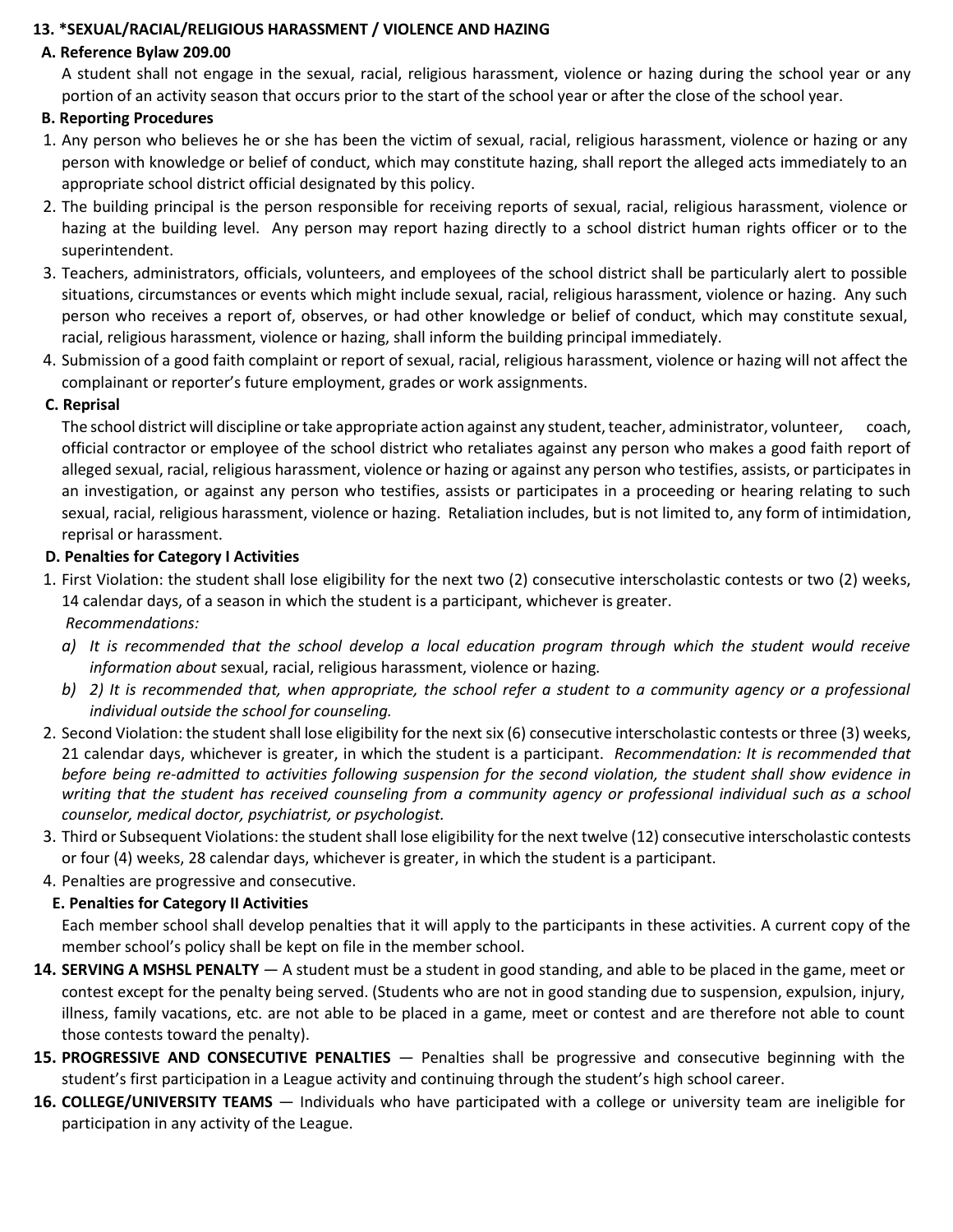**17. FAIR HEARING PROCEDURE** — The League Constitution provides a Fair Hearing Procedure for the student or parent contesting a school's determination of ineligibility for a student. **The student has 10 calendar days in which to appeal the school's decision**. The appeals process includes an appeal before a hearing panel at the school and the right, if desired, to appeal that decision to the League's Board of Directors. An independent hearing examiner will hear the appeal and make written findings of fact, conclusions and a recommendation for the Board of Directors following the hearing. The Board's decision shall be final. A complete listing of the Fair Hearing Procedure may be obtained from the athletic director or principal of the high school or [at www.mshsl.org/about/mshsl-handbook.](http://www.mshsl.org/about/mshsl-handbook)

#### **ATHLETIC RULES**

- **1. \*PHYSICAL EXAMINATION AND PARENTS PERMIT** Any student who intends to participate in high school interscholastic athletics and cheerleading activities must have on file in the school, a record of a physical examination performed within the previous three (3) years. A health questionnaire shall be completed annually and could indicate the need for a physical examination prior to participation. The signature of the parent or guardian approving participation is required.
- **2. LAST DATE TO JOIN A TEAM** To be eligible for section and state competition, a student must be a member of that school's team not later than the fourth Monday from the official start of that sport season. Gymnasts must be on the school's team not later than the third Monday from the official start of that season. When a sport season begins on a Monday, that day shall be counted as the first Monday.

### **3. NON-SCHOOL COMPETITION AND TRAINING FOR TEAM AND INDIVIDUAL SPORTS**

- A. **During the High School Season:** During the high school season a student may not participate as a member of a team or as an individual competitor in non-school sponsored games, meets, tournaments or contests, in the same sport. *Participation defined: practice, training, tryouts, scrimmaging and competing. Season Defined: The high school season shall run from the first date that practice may begin until the team is eliminated in MSHSL tournament competition*. Baseball, Softball and Skiing are exceptions to this rule.
- **Exception:** Non-School Training During the High School Season for Athletes Who Qualify as Individual competitors to the State Tournament: (Swimming, Cross Country, Tennis, Skiing, Gymnastics, Wrestling, Synchronized Swimming, Golf, and Track and Field)
- **1. Lessons/Training:** During the MSHSL high school season athletes may take lessons from professionals and other non-school coaches without limit as to where, when or who may provide the training. Athletes may not miss a high school practice, game, or meet to take a lesson or train for a non-school event. Athletes may take lessons and or train with a non-school team/club during the high school season in the same sport.
- **2. Competition:** Athletes will be able to compete in non-school events/competitions that do not match the events in which athletes currently compete in high school competition.
	- Exception: Summer Vacation Period Students may participate in non-school competitions, meets, games, tournaments in the same sport they currently play at the high school level during the summer vacation period. *See definition of summer vacation below: 14.C.*
	- Summer Coaching waiver: If a student participates on a team coached by a member of the high school coaching staff, coaching contact shall end on July 31 unless a conditional extension to the summer waiver is granted by the school's athletic director.

Students may take private lessons during the MSHSL season.

- B. **During the School Year, Prior To and Following the High School Sports Season**  A student may participate in contests, meets or tournaments as an individual competitor or as a member of a non-school team provided that these activities are voluntary and not influenced or directed by a salaried or non-salaried member of the student's sophomore, B-squad, junior varsity or varsity high school coaching staff.
- **1.** A student may not use any type of high school uniform.
- **2.** A student may not receive coaching or training from a salaried or non-salaried member of the student's sophomore, B-squad, junior varsity or varsity high school coaching staff in that sport. Power skating, tennis, gymnastics, and indoor soccer are included in this limitation.
- **3.** A student may receive training through private lessons from a person who is not a salaried or non-salaried member of the student's sophomore, B-squad, junior varsity or varsity high school coaching staff in that sport.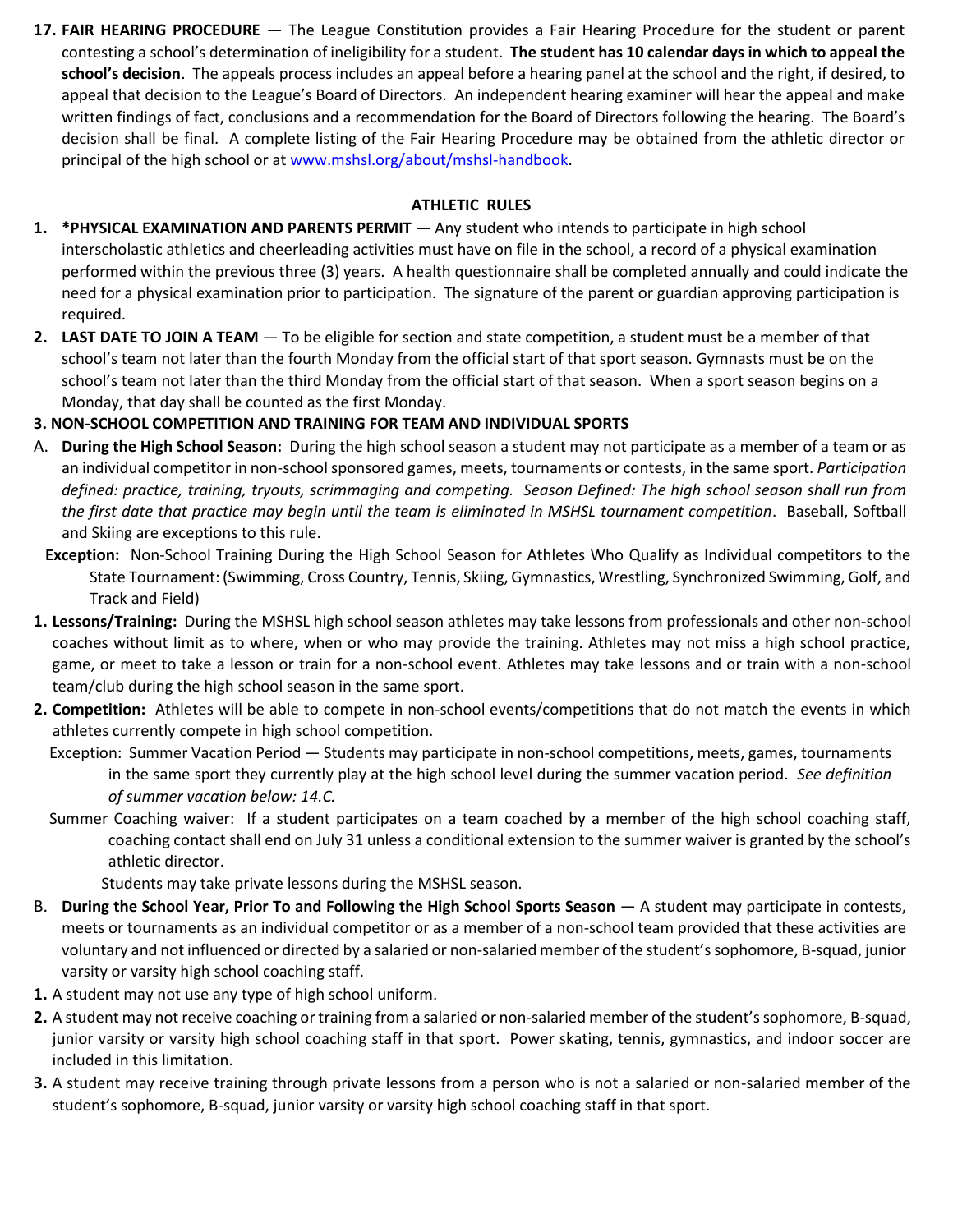**4.** A student's fee for non-school coaching or training must be provided by the student or the student's parent(s) or guardian(s) unless approved by the Board of Directors.

### **C. Summer Vacation Period**

A student may compete as an individual or as a member of a non-school team even though competing on a high school team in the same sport. *Summer shall be defined as June 1 through Labor Day. Summer for the sport of soccer shall be defined as June 1 through Sunday immediately preceding the official starting date of the MSHSL high school soccer season. Note: Students may participate in activities during the summer, as defined above, even though their high school sport season in the same sport has begun. For example, students may play in a non-school tennis tournament while a member of the high school team or participate in road races while a member of the cross country team through Labor Day. Soccer is excluded from dual participation as defined above.* 

### **D. Penalty**

- 1. First Violation: After confirmation of the first violation, the student shall lose eligibility in that sport for the next two (2) consecutive interscholastic contests or two (2) weeks of that season, whichever is greater. If there are fewer than two (2) events remaining in that sport, the loss of eligibility will continue into the next season in that sport. Note: This means that a senior who violates the bylaws at the end of one sport season will lose eligibility for two (2) games in the next sport season in which the student participates.
- 2. Second Violation: After confirmation of the second violation, the student shall lose eligibility in that sport for the next six (6) consecutive interscholastic contests or three (3) weeks, whichever is greater.
- 3. Third Violation: After confirmation of the third or subsequent violations, the student shall lose eligibility in that sport for the next twelve (12) consecutive interscholastic contests or four (4) weeks, whichever is greater.
- 4. Penalties are progressive and consecutive.

## **E. Special Considerations**

- 1. National Teams and Olympic Development Programs
	- The MSHSL may permit participation by high school students on bona fide national teams or in Olympic development programs if:
- a. The program is approved and supported by the national governing body of the sport or if there is an Olympic development program of training and competition.
- b. Directly funded by a national governing body on a national level.
- c. Authorized by a national governing body for athletes having potential for future national team participation. Students who are invited to participate on National Teams or in Olympic Development Programs must contact their high school principal to obtain an application form. This must be completed at least thirty (30) days prior to participation.
- 2. During the school year, students who participate for their school in a sport may participate through training, try-out or competition on a National Team or in a United States Olympic Development Program provided the student receives an individual invitation from the United States Olympic Committee or the United States National Governing Body on the national level for that sport.
- 3. Students who have completed their eligibility in a sport are exempt from the non-school competition and training rules in that sport.

# **4. ATHLETIC CAMPS AND CLINICS**

- **A. School Year**  Students may attend athletic camps and clinics which have been approved by their high school principal.
- **B.** Summer Vacation Period Non-school specialized athletic camps and clinics do not require approval.
- 1. The non-school sponsored camp or clinic fee must be provided by the student or the student's parent(s) or guardian, unless other arrangements are approved by the Board of Directors.
- 2. A student may attend a camp or clinic where a member of the school's coaching staff (sophomore, B-Squad, junior varsity or varsity) in that sport owns, administers, directs, organizes, or serves as an instructor or is a staff member during the student's attendance.

### **C. Penalty**

1. First Violation: After confirmation of the first violation, the student shall lose eligibility in that sport for the next two (2) consecutive interscholastic contests or two (2) weeks of that season, whichever is greater. If there are fewer than two (2) events remaining in that sport, the loss of eligibility will continue into the next season in that sport. Note: This means that a senior who violates the bylaws at the end of one sport season will lose eligibility for two (2) games in the next sport season in which the student participates.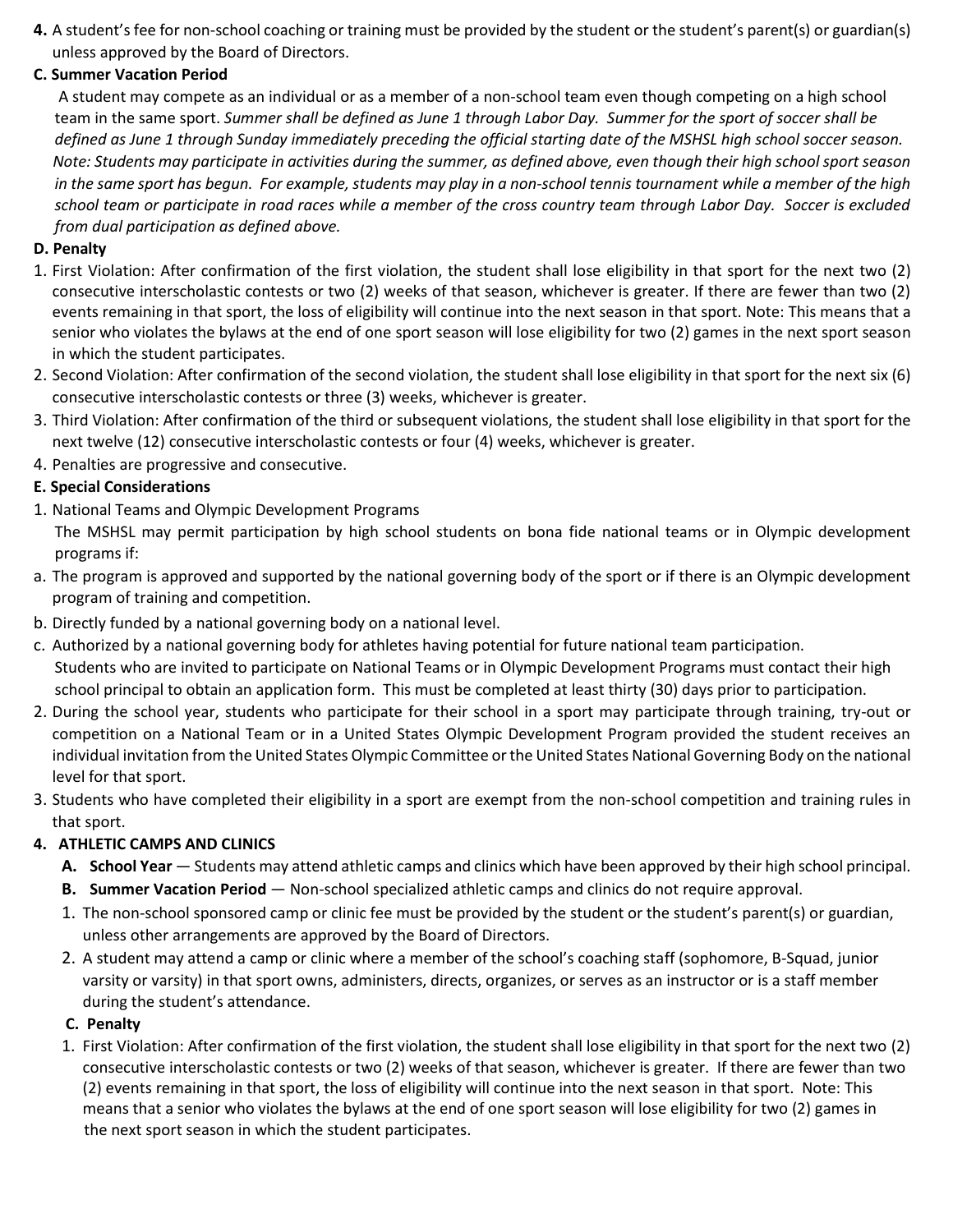- 2. Second Violation: After confirmation of the second violation, the student shall lose eligibility in that sport for the next six (6) consecutive interscholastic contests or three (3) weeks, whichever is greater.
- 3. Third Violation: After confirmation of the third or subsequent violations, the student shall lose eligibility in that sport for the next twelve (12) consecutive interscholastic contests or four (4) weeks, whichever is greater.

## **5**. **TRANSFER RULE** — Bylaw 111

A. A transfer student is eligible for varsity competition provided the student was in good standing on the date of withdrawal from the last school the student attended and one (1) of the provisions in Section B (below) is met.

- B. A transfer student is eligible for varsity competition if:
	- 1. 9<sup>th</sup> Grade Option: The student is enrolling in 9th grade for the first time.
	- 2. Family Residence Change: the student transfers from one public school district attendance area to another public school district attendance area at any time during the calendar year in which there is a change of residence and occupancy in Minnesota by the student's parents. If the student's parents move from one public school district attendance area to another public school district attendance area, the student will be eligible at the public school in the new public school attendance area or a non-public school if the student transfers at the same time the student's parents move.

If the parents move from one public school district attendance area to another, the student shall continue to be fully eligible if the student continues enrollment in the prior school for the balance of the current marking period or for the balance of the academic school year. If the student elects either of the current enrollment options above, the student will be fully eligible upon transfer to the new school.

A student who elects not to transfer upon a parent's change in residence shall continue to be eligible at the school in which the student is currently enrolled.

- 3. Court Ordered Residence Change for Child Protection: the student's residence is changed pursuant to a child protection order placement in a foster home, or a juvenile court disposition order.
- 4. Divorced Parents: a student of legally divorced parents who have joint physical custody of the student may move from one custodial parent to the other custodial parent and be fully eligible at the public school in the new public school district attendance where the residence of the receiving parent is located. The student may utilize this provision only one time during grades 9-12 inclusive.
- 5. Move from Out of State: if a student's parents move to Minnesota from a state or country outside of Minnesota and if the student moves at the same time the parent establishes a residence in a Minnesota public school district attendance area, the student shall be eligible at the first school the student attends in Minnesota.
- C. If none of the provisions in Athletic Rule 5.B.2.1-5 (above) are met, the student is ineligible for varsity competition for a period of one (1) calendar year beginning with the first day of attendance in the new school.
	- 1. Students are immediately eligible for competition at the non-varsity level.
	- 2. A student may not obtain eligibility as a result of a transfer. If at the time of transfer the student was not fully eligible in the previous school, the student shall be ineligible in the new school. A student who was not in good standing at the time of transfer shall be ineligible until the penalty from the previous school has been served.
	- 3. Each time a student transfers and the conditions of the transfer do not meet any of the provisions of Bylaw 111.1.B.iv, the student will be ineligible for varsity competition for a period of one (1) calendar year beginning with the first day of attendance at the new school. For example, if a student, while serving a one-year transfer suspension, transfers to another school and none of the provisions of Bylaw 111.1.B.i-v are met, an additional one-year suspension will be applied. The student will begin serving the additional one-year suspension immediately following the completion of the previous one-year suspension.
	- 4. Enrollment Options Program: a student who utilizes Minnesota Statute 124D.03 Enrollment Options Programs, and transfers without a corresponding change of residence by the student's parents shall elect one of the following: a. retain full eligibility for varsity competition for one (1) calendar year at the school where the student was enrolled prior to the transfer after which time the student shall become fully eligible at the school to which the student has open enrolled; or

b. be eligible only at the non-varsity level in the school to which the student has open enrolled for one (1) calendar year.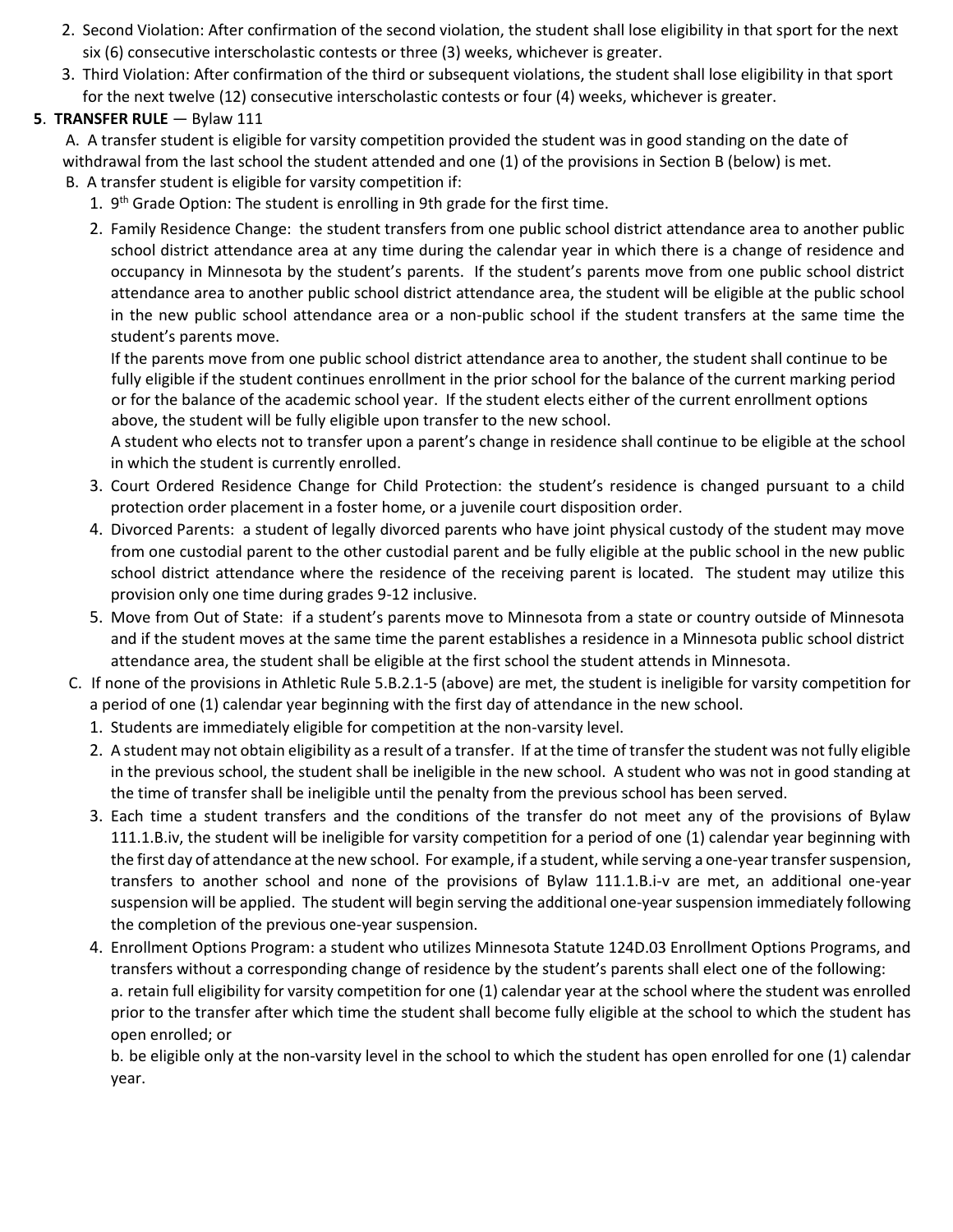5. A student who transfers from one MSHSL member school to another MSHSL member school is ineligible for varsity competition for fifteen (15) calendar days from the first day the student attends practice in the fall or attends classes in the new school for the first time.

Upon transfer, the student will be ineligible at the former school and may practice at the new school but may not compete in any varsity activity at the new school.

The student will retain full eligibility at the former school if the student chooses to return to the former school during the fifteen (15) calendar day period.

If the student remains at the new school, following the fifteen (15) calendar day period, the student will become eligible at the varsity level only when the student has fully met all of the transfer criteria and has been deemed to be eligible both by the new school and the League office.

If any of the transfer criteria has not been met, the student will be ineligible for varsity competition at the new school and must then choose between varsity eligibility at the former school or JV eligibility at the new school. a. The student may elect to decline the 15-day window to become eligible to compete at the varsity level at the Receiving School once the school administration determines the student has met all of the varsity participation eligibility criteria.

b. A student may utilize this provision one time per 365 calendar day period.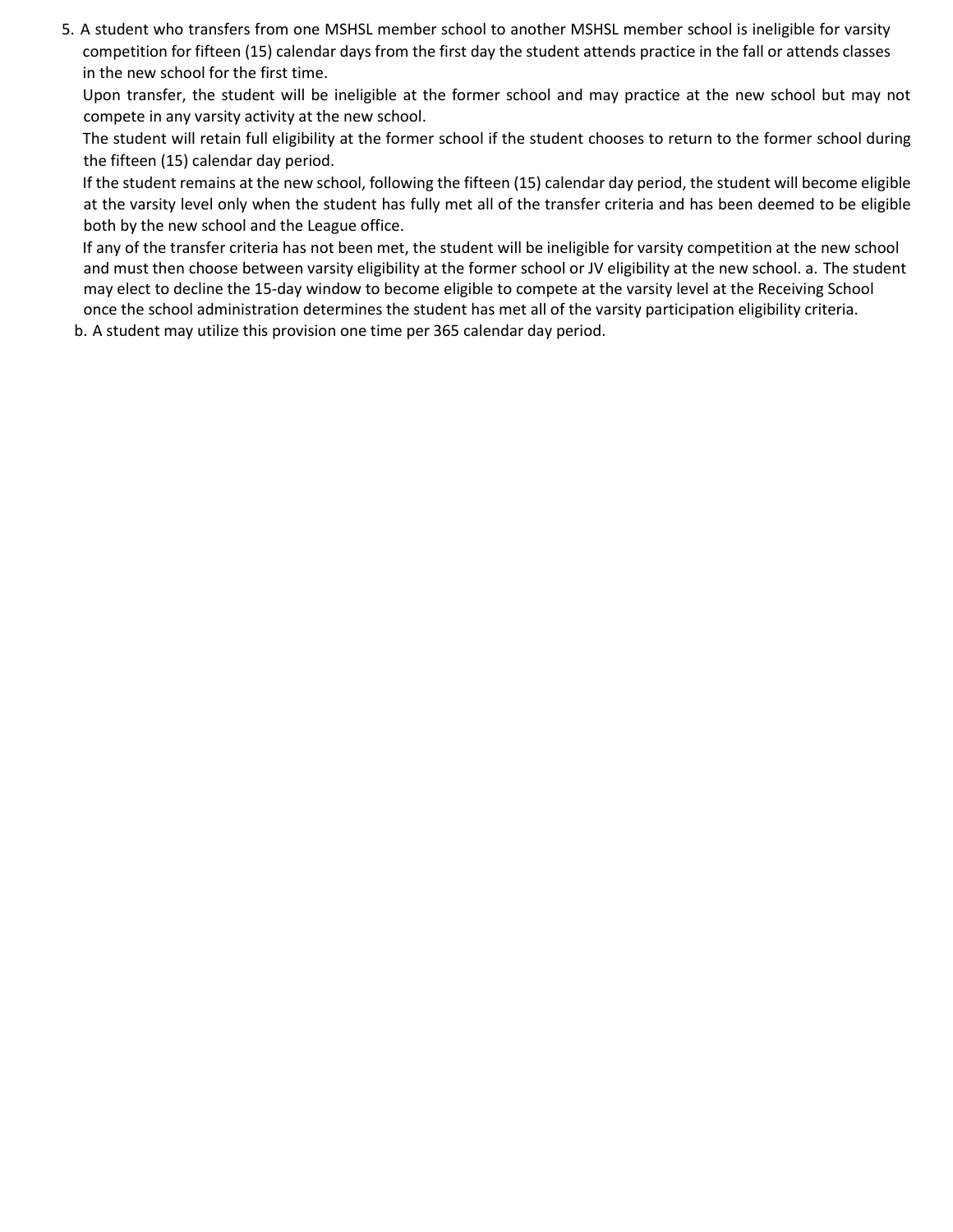# **CONCUSSION MANAGEMENT RECOMMENDATIONS FOR MSHSL ATHLETES**

## **Acute injury**

When a player shows any symptoms or signs of a concussion, the following should be applied.

- 1. The player should not be allowed to return to play in the current game or practice.
- 2. The player should not be left alone, and regular monitoring for deterioration is essential over the initialfew hours after injury.
- 3. The player should be medically evaluated after the injury.
- 4. Return to play must follow a medically supervised stepwise process.

A player should never return to play while symptomatic. "When in doubt, sit them out!"

# **Return to play protocol**

Return-to-play decisions are complex. An athlete may be cleared to return to competition only when the player is free of all signs and symptoms of a concussion at rest and during exercise. Once free of symptoms and signs of concussion, a stepwise symptom free exercise process is required before a player can return to competition.

- Each step requires a minimum of 24 hours.
- The player can proceed to the next level only if he/she continues to be free of any symptoms and or signs at the current level.
- If any symptoms or signs recur, the player should drop back to the previous level.

The return to play after a concussion follows a stepwise process:

- 1. No activity, complete rest until all symptoms have resolved. Once asymptomatic, proceed to level 2.
- 2. Light aerobic exercise such as walking or stationary cycling, no resistance training.
- 3. Sport specific exercise—for example, skating in hockey, running in soccer; progressive addition of resistance training at steps 3 or 4.
- 4. Non-contact training drills.
- 5. Full contact training after medical clearance.
- 6. Game play.

The final return to competition decision is based on clinical judgment and the athlete may return only with written permission from a health care provider who is registered, licensed, certified, or otherwise statutorily authorized by the state to provide medical treatment; is trained and experienced in evaluating and managing concussions; and is practicing within the person's medical training and scope of practice.

Neuropsychological testing or balance testing may help with the return to play decision and may be used after the player is symptom free, but the tests are not required for the symptom free player to return to play. For more information please refer to the references listed below and **www.concussionsafety.com**.

# **Signs Observed by Coaching Staff**

- Appears dazed and stunned Is confused about assignment or position
- Forgets sports plays Is unsure of game, score, or opponent
- Moves clumsily . Answers questions slowly
- Loses consciousness (even briefly) Shows behavior or personality changes
	-
- Can't recall events prior to hit or fall Can't recall events after hit or fall
- 

### **Symptoms Reported by Athlete**

- Headache or "pressure" in head <br>• Nausea or vomiting
- Balance problems or dizziness **•** Double or blurry vision
- 
- Feeling sluggish, hazy, foggy, or groggy **Concentration or memory problems**
- 
- 
- Sensitivity to light **Sensitivity to noise** Sensitivity to noise
	-
	- **Confusion Confusion Does not "feel right"**
-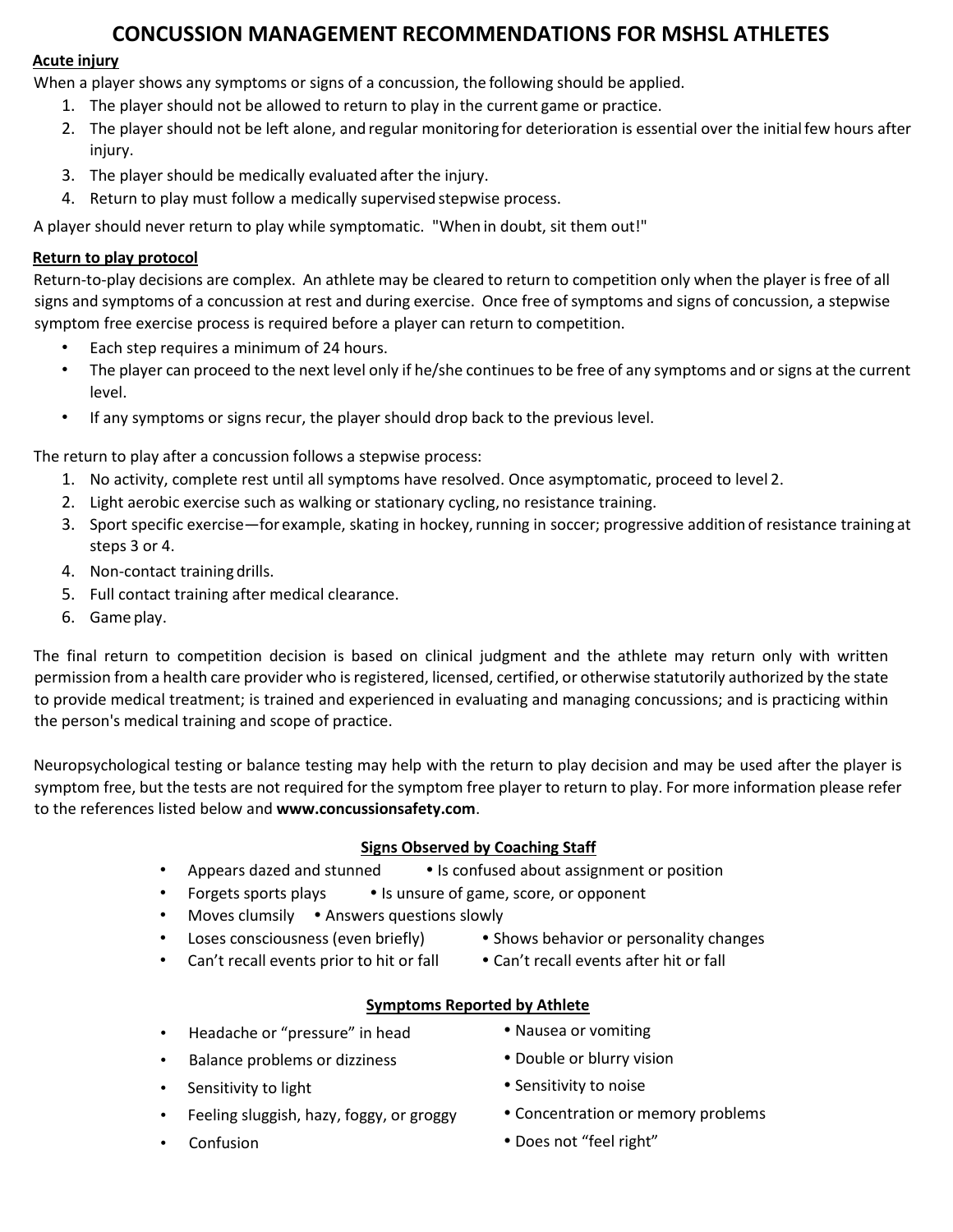

# **2021-2022 MSHSL Eligibility Statement**

**All MSHSL eligibility determinations are based on the most current official handbook on the MSHSL website at:** [www.mshsl.org/about/mshsl-handbook](http://www.mshsl.org/about/mshsl-handbook)

#### *Statement to be signed by the participant from a MSHSL member school and by the participant's parent or guardian each school year prior to participation in that year. Please check all items:*

 $\Box$  have read, understand, and acknowledge receiving the 2021-2022 MSHSL Eligibility Brochure, which contains only a summary of the eligibility rules of the Minnesota State High School League. I understand that a copy of the Official Handbook of the MSHSL is on file with the senior high school athletic director and or principal and that I may review it, in its entirety, if I so choose. The Official Handbook and MSHSL bylaws are also posted on the MSHSL website at: [www.mshsl.org/about/mshsl-handbook.](http://www.mshsl.org/about/mshsl-handbook)

## **We, the student and parent, have reviewed Concussion Management Recommendations for MSHSL Athletes contained in the Eligibility Brochure and on the following website:** www.cdc.gov/headsup

 $\Box$ I understand that once I sign the eligibility statement all eligibility rules apply:

- 12 months of the year;
- Whether I am currently participating or not;
- Continuously from the first signing of the statement through the completion of my high school eligibility.

Regardless of my age I agree to follow all of the MSHSL Bylaws in order to be eligible to represent my school in league sponsored activities.

 $\Box$  I further understand that a member school of the MSHSL must adhere to all of the rules and regulations that pertain to the League athletics/activities a school may sponsor and that local rules may be more stringent, and penalties more severe, than MSHSL rules.

### **STUDENT CODE OF RESPONSIBILITIES**

 $\Box$  As a student participating in my school's interscholastic activities, I understand and accept the following responsibilities:

- I will respect the rights and beliefs of others and will treat others with courtesy and consideration.
- I will be fully responsible for my own actions and the consequences of my actions.
- I will respect the property of others.
- I will respect and obey the rules of my school and the laws of my community, state and country.
- I will show respect to those who are responsible for enforcing the rules of my school and the laws of my community, state and country.
- I will abide by all rules listed in the PPHS Activities and Student Handbooks which are available online at www.isd547.com

**A student whose character or conduct violates the Student Code of Responsibilities or is suspended or expelled is not in good standing and is ineligible for a period of time as determined by the principal. While a student not in good standing, a student may not serve any penalty for MSHSL Bylaw violations.** 

*Informed Consent:* By its nature, participation in interscholastic athletics includes risk of injury and the transmission of infectious diseases such as HIV, Herpes and Hepatitis B and others. Although serious injuries are not common, and the risk of HIV transmission is almost nonexistent in supervised school athletic programs, it is impossible to eliminate all risk. Participants have the responsibility to help reduce that risk. Participants must obey all safety rules, report all physical and hygiene problems to their coaches, follow a proper conditioning program, and inspect their own equipment daily. **PARENTS, GUARDIANS OR STUDENTS WHO MAY NOT WISH TO ACCEPT THE RISK DESCRIBED IN THIS WARNING SHOULD NOT SIGN THIS FORM. STUDENTS MAY NOT PARTICIPATE IN AN MSHSL-SPONSORED ACTIVITY WITHOUT THE STUDENT'S AND PARENT'S/GUARDIAN'S SIGNATURE.**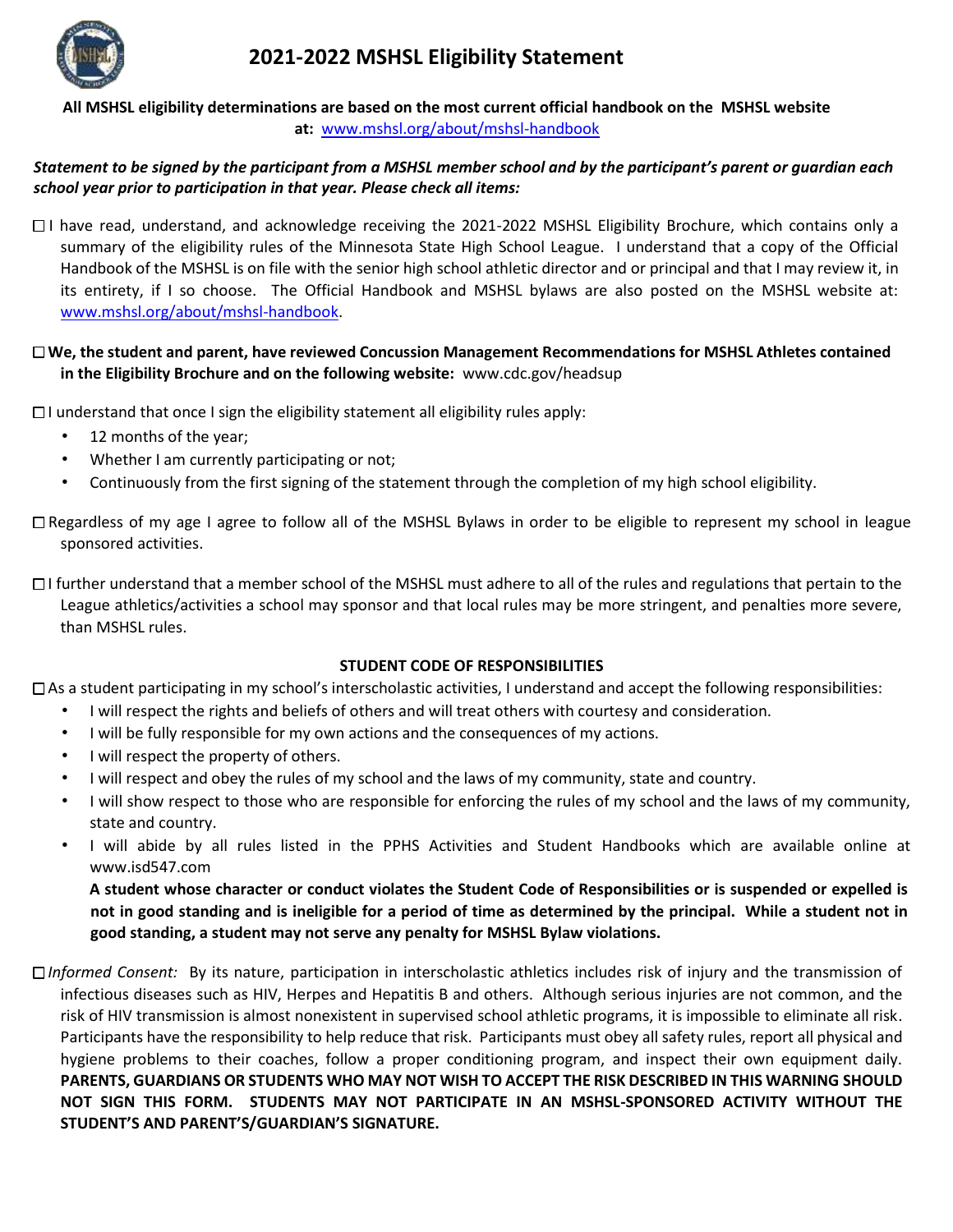# **2021-2022 MSHSL Eligibility Statement (con't)**

- $\Box$ I consent to the athletic trainer or coach treating injuries and authorize them to discuss those injuries with and release any applicable medical information or records relating to those injuries to coaches, school staff and other qualified health care providers as deemed necessary within their scope of practice.
- $\Box$ I further understand that in the case of injury or illness requiring transportation to a health care facility, that a reasonable attempt will be made to contact the parent or guardian in the case of the student-athlete being a minor, but that, if necessary, the student-athlete will be transported via ambulance to the nearest hospital.
- By signing this we acknowledge that we have read the information contained in the 2021-2022 MSHSL Eligibility Brochure and Statement.
- $\Box$  I/we acknowledge the electronic signature confirms I/we have read and reviewed the information contained in the contents of the Eligibility Brochure and Statement. I/we also acknowledge this electronic signature has the same legal effect, validity, and enforceability as a signature in a non-electronic form.

**The student/parent authorizes the release of documents and other pertinent information by the school in order to determine student eligibility. In addition, the student/parent understands and agrees that public information shall include names and pictures of students participating in or attending extra-curricular activities, school events, and High School League activities or events.** 

| I am a home school student? YES $\Box$<br>NO <sub>1</sub> | I am an online student? YES $\Box$ | NO <sub>1</sub> |
|-----------------------------------------------------------|------------------------------------|-----------------|
|                                                           |                                    |                 |
| <b>Student's Printed Name</b>                             | <b>Birth Date</b>                  | Grade in School |
| Student's Signature                                       |                                    | Date            |

\_\_\_\_\_\_\_\_\_\_\_\_\_\_\_\_\_\_\_\_\_\_\_\_\_\_\_\_\_\_\_\_\_\_\_\_\_\_\_\_\_\_\_\_\_\_\_\_\_\_\_\_\_\_\_\_\_\_\_\_\_\_\_\_\_\_\_\_\_\_\_\_\_\_\_\_\_\_\_\_\_\_\_\_\_\_\_\_\_\_\_\_\_\_\_\_\_\_

**Parent's or Guardian's Signature Date Access 2008 120 April 2008 12:00 Date** Date Date (BE SURE TO SIGN ALL PAGES!)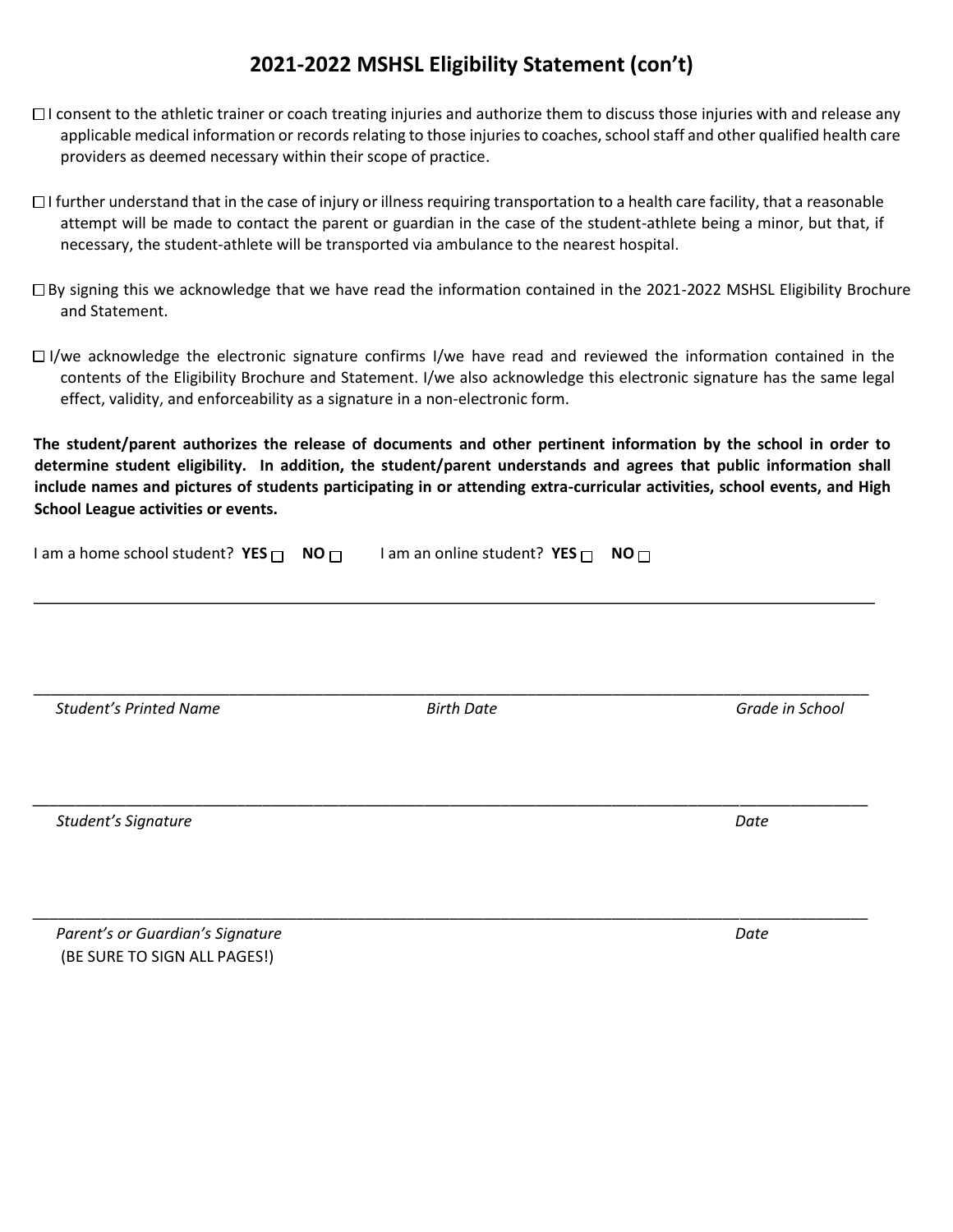# **MSHSL ANNUAL SPORTS HEALTH QUESTIONNAIRE**

| Name                                                                                                                                                                                                                                                          |                                         |  |        |                    |
|---------------------------------------------------------------------------------------------------------------------------------------------------------------------------------------------------------------------------------------------------------------|-----------------------------------------|--|--------|--------------------|
|                                                                                                                                                                                                                                                               |                                         |  |        |                    |
|                                                                                                                                                                                                                                                               |                                         |  |        |                    |
| Check Yes or No boxes for each question or Circle question numbers for which you cannot answer.                                                                                                                                                               |                                         |  |        |                    |
| IN THE LAST YEAR, since your last complete Sports Qualifying Physical Exam with your physician or your Year 2 Annual                                                                                                                                          |                                         |  |        |                    |
| Health Questionnaire, HAVE YOU HAD ANY CHANGES TO THE FOLLOWING QUESTIONS:                                                                                                                                                                                    |                                         |  |        |                    |
|                                                                                                                                                                                                                                                               |                                         |  |        | <b>YES NO</b>      |
| 1. In the last year, has a doctor restricted your participation in sports for any reason without clearing you to return to sports?                                                                                                                            |                                         |  | $\Box$ | □                  |
| <b>IMPORTANT HEART HEALTH QUESTIONS ABOUT YOU IN THE LAST YEAR</b>                                                                                                                                                                                            |                                         |  |        |                    |
|                                                                                                                                                                                                                                                               |                                         |  | $\Box$ | $\Box$             |
|                                                                                                                                                                                                                                                               |                                         |  | $\Box$ | $\Box$             |
|                                                                                                                                                                                                                                                               |                                         |  | $\Box$ |                    |
|                                                                                                                                                                                                                                                               |                                         |  |        | $\Box$             |
|                                                                                                                                                                                                                                                               |                                         |  | $\Box$ | $\Box$             |
| <b>IMPORTANT HEART HEALTH QUESTIONS ABOUT YOUR FAMILY IN THE LAST YEAR</b>                                                                                                                                                                                    |                                         |  | □      | □                  |
|                                                                                                                                                                                                                                                               |                                         |  | $\Box$ | $\Box$             |
| 8. In the last year, has any family member or relative died of heart problems or had an unexpected or unexplained sudden death                                                                                                                                |                                         |  |        |                    |
|                                                                                                                                                                                                                                                               |                                         |  | П      | $\Box$             |
| 9. In the last year, has anyone in your immediate family had instances of unexplained fainting, seizures, or near drowning?                                                                                                                                   |                                         |  |        |                    |
| 10. In the last year, has anyone in your immediate family been diagnosed with hypertrophic cardiomyopathy, Marfan Syndrome,<br>arrhythmogenic right ventricular cardiomyopathy, long or short QT Syndrome, Brugada Syndrome, or catecholaminergic polymorphic |                                         |  |        | $\sqcup$<br>$\Box$ |
| 11. In the last year, has anyone in your immediate family under age 35 had a heart problem, pacemaker, or implanted defibrillator?                                                                                                                            |                                         |  |        |                    |
|                                                                                                                                                                                                                                                               | MEDICAL RISK QUESTIONS IN THE LAST YEAR |  | ⊓      | □                  |
| 12. In the last year, have you had a head injury or concussion that still has symptoms like continuing headaches, concentration problems                                                                                                                      |                                         |  |        |                    |
|                                                                                                                                                                                                                                                               |                                         |  | $\Box$ | $\Box$             |
|                                                                                                                                                                                                                                                               |                                         |  | $\Box$ | П                  |

**Parents or Legal Guardians: Please note below any health concerns, medications, or allergies that may be important for the coaches or athletic/activities director to know.** 

\_\_\_\_\_\_\_\_\_\_\_\_\_\_\_\_\_\_\_\_\_\_\_\_\_\_\_\_\_\_\_\_\_\_\_\_\_\_\_\_\_\_\_\_\_\_\_\_\_\_\_\_\_\_\_\_\_\_\_\_\_\_\_\_\_\_\_\_\_\_\_\_\_\_\_\_\_\_\_\_\_\_\_\_\_\_\_\_\_\_\_\_\_\_\_\_\_\_\_\_ \_\_\_\_\_\_\_\_\_\_\_\_\_\_\_\_\_\_\_\_\_\_\_\_\_\_\_\_\_\_\_\_\_\_\_\_\_\_\_\_\_\_\_\_\_\_\_\_\_\_\_\_\_\_\_\_\_\_\_\_\_\_\_\_\_\_\_\_\_\_\_\_\_\_\_\_\_\_\_\_\_\_\_\_\_\_\_\_\_\_\_\_\_\_\_\_\_\_\_\_ \_\_\_\_\_\_\_\_\_\_\_\_\_\_\_\_\_\_\_\_\_\_\_\_\_\_\_\_\_\_\_\_\_\_\_\_\_\_\_\_\_\_\_\_\_\_\_\_\_\_\_\_\_\_\_\_\_\_\_\_\_\_\_\_\_\_\_\_\_\_\_\_\_\_\_\_\_\_\_\_\_\_\_\_\_\_\_\_\_\_\_\_\_\_\_\_\_\_\_\_

I do not know of any existing physical or additional health reason that would preclude participation in sports. I certify that the answers to the above questions are true and accurate and I approve participation in athletic activities.

\_\_\_\_\_\_\_\_\_\_\_\_\_\_\_\_\_\_\_\_\_\_\_\_\_\_\_\_\_\_\_\_\_\_\_ \_\_\_\_\_\_\_\_\_\_\_\_\_\_\_\_\_\_\_\_\_\_\_\_\_\_\_\_\_\_\_\_\_\_\_ \_\_\_\_\_\_\_\_\_\_\_\_\_

Parent or Legal Guardian Signature **Athlete Signature** Athlete Signature **Athlete Signature** Date  **ANOTHER PAGE TO SIGN YET** 

# **2021-2022 Activity Fees**

 **Athletic Fees: \$40.00 (per sport) for grades 7 & 8 \$50.00 (per sport) for grades 9-12 Speech Team: \$25.00 (not speech class) Family Maximum: \$300.00** 

**This Health Questionnaire must be completed, signed and placed on file in the high school office each year before the student will be permitted to practice or play.**